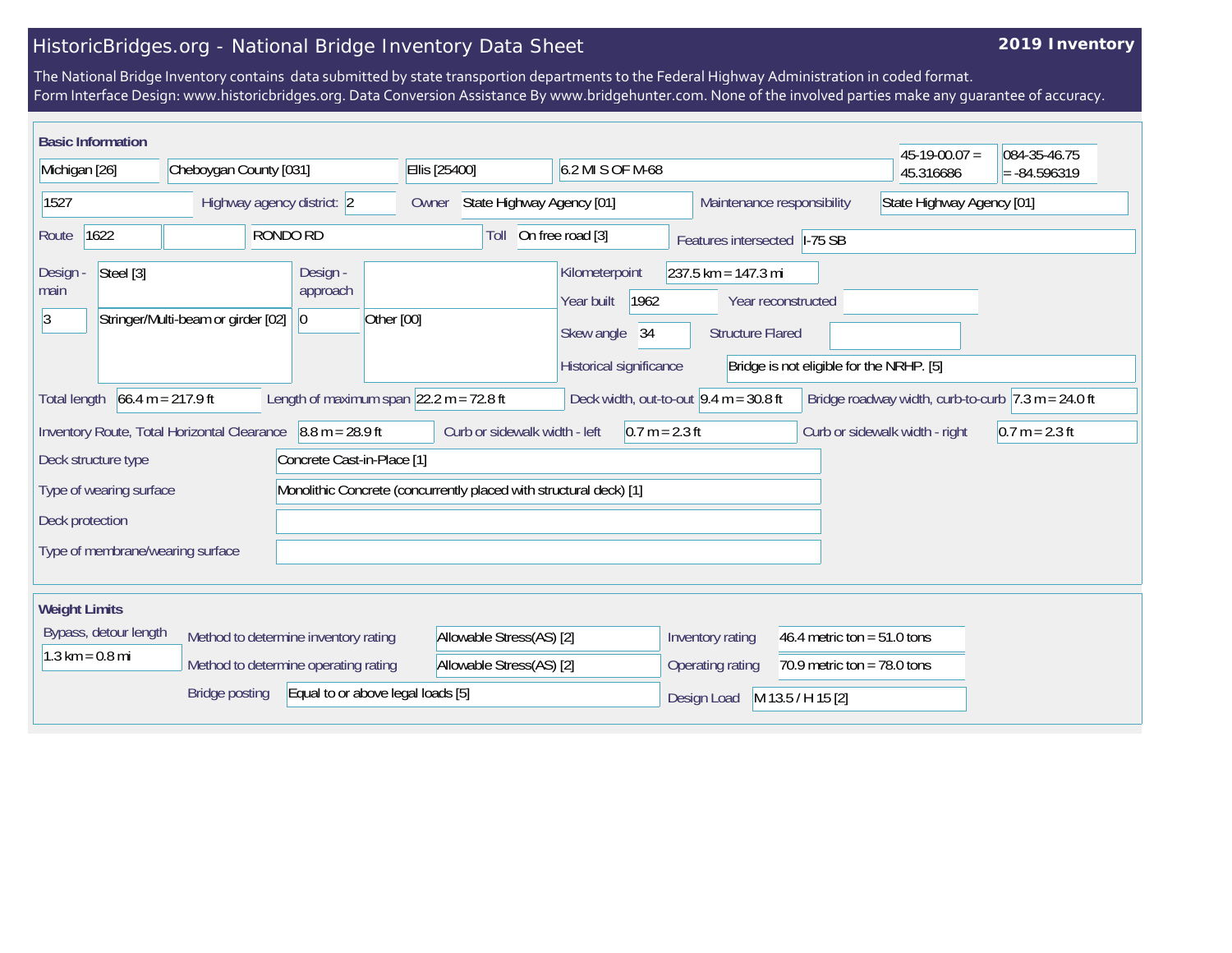| <b>Functional Details</b>                                                                                                             |                                                      |                                                                                 |  |  |  |  |  |  |  |
|---------------------------------------------------------------------------------------------------------------------------------------|------------------------------------------------------|---------------------------------------------------------------------------------|--|--|--|--|--|--|--|
| Average daily truck traffi 3<br>400<br>2007<br>Average Daily Traffic<br>230<br>Year 1997<br>Future average daily traffic<br>%<br>Year |                                                      |                                                                                 |  |  |  |  |  |  |  |
| Road classification<br>Major Collector (Rural) [07]<br>Approach roadway width<br>$10 m = 32.8 ft$<br>Lanes on structure 2             |                                                      |                                                                                 |  |  |  |  |  |  |  |
| Type of service on bridge Highway [1]<br>Direction of traffic 2 - way traffic [2]<br>Bridge median                                    |                                                      |                                                                                 |  |  |  |  |  |  |  |
| Parallel structure designation<br>No parallel structure exists. [N]                                                                   |                                                      |                                                                                 |  |  |  |  |  |  |  |
| Type of service under bridge                                                                                                          | Highway, with or without ped Lanes under structure 2 | Navigation control<br>Not applicable, no waterway. [N]                          |  |  |  |  |  |  |  |
| Navigation vertical clearanc<br>$0 = N/A$                                                                                             | Navigation horizontal clearance $ 0 = N/A $          |                                                                                 |  |  |  |  |  |  |  |
| Minimum navigation vertical clearance, vertical lift bridge                                                                           |                                                      | Minimum vertical clearance over bridge roadway<br>$99.99 m = 328.1 ft$          |  |  |  |  |  |  |  |
| Minimum lateral underclearance reference feature Highway beneath structure [H]                                                        |                                                      |                                                                                 |  |  |  |  |  |  |  |
| Minimum lateral underclearance on right $3.5$ m = 11.5 ft                                                                             |                                                      | Minimum lateral underclearance on left $6.4$ m = 21.0 ft                        |  |  |  |  |  |  |  |
| Minimum Vertical Underclearance 4.98 m = 16.3 ft                                                                                      |                                                      | Minimum vertical underclearance reference feature Highway beneath structure [H] |  |  |  |  |  |  |  |
| Appraisal ratings - underclearances Somewhat better than minimum adequacy to tolerate being left in place as is [5]                   |                                                      |                                                                                 |  |  |  |  |  |  |  |
|                                                                                                                                       |                                                      |                                                                                 |  |  |  |  |  |  |  |
| <b>Repair and Replacement Plans</b>                                                                                                   |                                                      |                                                                                 |  |  |  |  |  |  |  |
| Type of work to be performed                                                                                                          | Work done by                                         |                                                                                 |  |  |  |  |  |  |  |
|                                                                                                                                       | Bridge improvement cost                              | Roadway improvement cost                                                        |  |  |  |  |  |  |  |
|                                                                                                                                       | Length of structure improvement                      | Total project cost                                                              |  |  |  |  |  |  |  |
|                                                                                                                                       | Year of improvement cost estimate                    |                                                                                 |  |  |  |  |  |  |  |
|                                                                                                                                       | Border bridge - state                                | Border bridge - percent responsibility of other state                           |  |  |  |  |  |  |  |
|                                                                                                                                       | Border bridge - structure number                     |                                                                                 |  |  |  |  |  |  |  |
|                                                                                                                                       |                                                      |                                                                                 |  |  |  |  |  |  |  |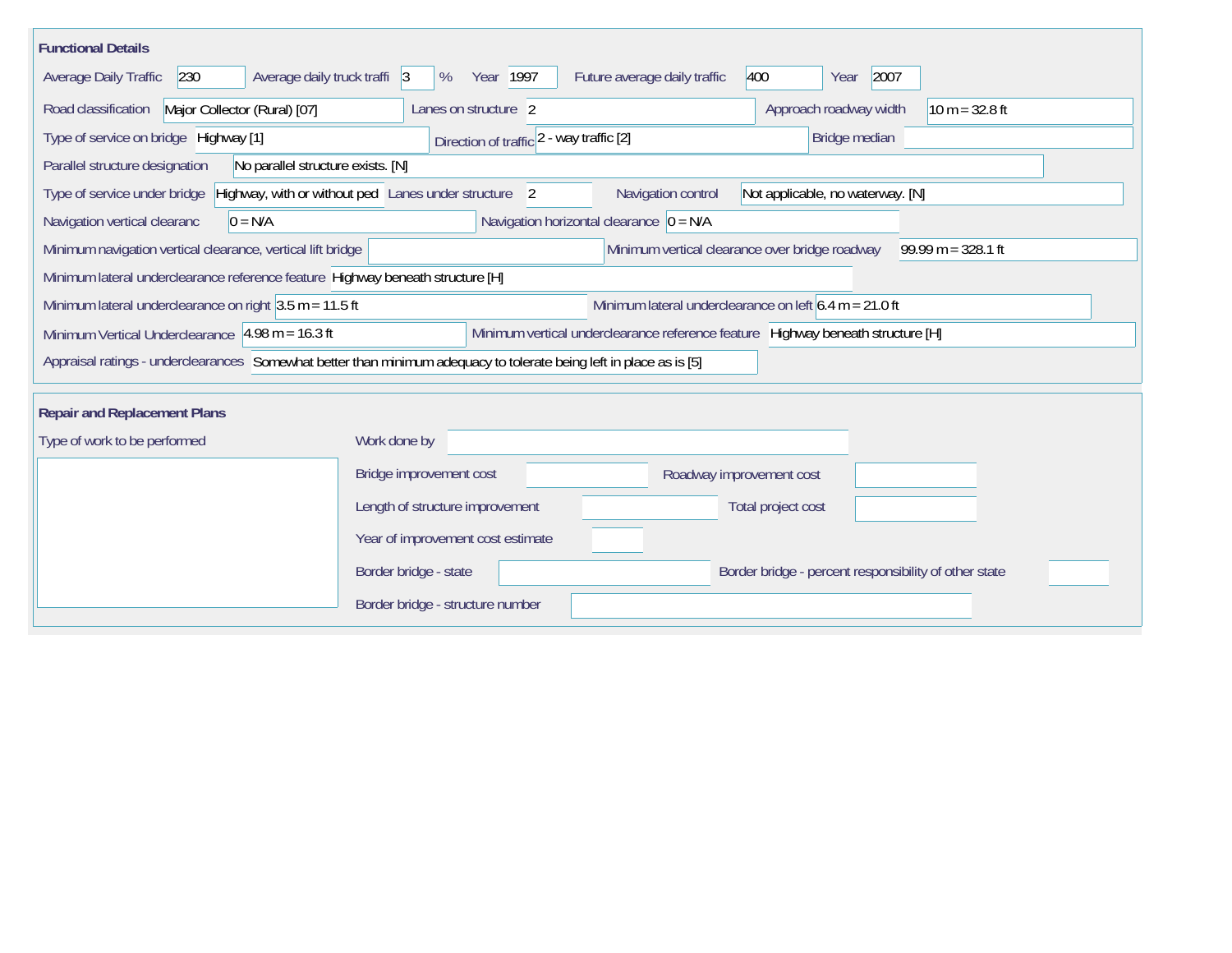| <b>Inspection and Sufficiency</b>                                                                |                                 |                                          |                                                                                    |  |  |  |  |  |
|--------------------------------------------------------------------------------------------------|---------------------------------|------------------------------------------|------------------------------------------------------------------------------------|--|--|--|--|--|
| Structure status<br>Open, no restriction [A]                                                     |                                 | Appraisal ratings -<br>structural        | Better than present minimum criteria [7]                                           |  |  |  |  |  |
| Condition ratings - superstructure Good [7]                                                      |                                 | Appraisal ratings -<br>roadway alignment | Somewhat better than minimum adequacy to tolerate being left in place as<br>is [5] |  |  |  |  |  |
| Condition ratings - substructure                                                                 | Good [7]                        | Appraisal ratings -                      | Somewhat better than minimum adequacy to tolerate being left in place as           |  |  |  |  |  |
| Condition ratings - deck                                                                         | Fair [5]                        | deck geometry                            | is [5]                                                                             |  |  |  |  |  |
| Scour                                                                                            | Bridge not over waterway. [N]   |                                          |                                                                                    |  |  |  |  |  |
|                                                                                                  |                                 |                                          |                                                                                    |  |  |  |  |  |
| Channel and channel protection                                                                   | Not applicable. [N]             |                                          |                                                                                    |  |  |  |  |  |
|                                                                                                  |                                 |                                          |                                                                                    |  |  |  |  |  |
|                                                                                                  |                                 |                                          |                                                                                    |  |  |  |  |  |
| Appraisal ratings - water adequacy                                                               | N/A [N]                         |                                          | <b>Status evaluation</b>                                                           |  |  |  |  |  |
| Pier or abutment protection                                                                      |                                 |                                          |                                                                                    |  |  |  |  |  |
|                                                                                                  |                                 |                                          | Sufficiency rating<br>84.3                                                         |  |  |  |  |  |
| Not applicable. Used if structure is not a culvert. [N]<br>Culverts                              |                                 |                                          |                                                                                    |  |  |  |  |  |
|                                                                                                  |                                 |                                          |                                                                                    |  |  |  |  |  |
|                                                                                                  |                                 |                                          |                                                                                    |  |  |  |  |  |
| Traffic safety features - railings<br>Inpected feature meets currently acceptable standards. [1] |                                 |                                          |                                                                                    |  |  |  |  |  |
| Traffic safety features - transitions                                                            |                                 |                                          |                                                                                    |  |  |  |  |  |
| Traffic safety features - approach guardrail                                                     |                                 |                                          |                                                                                    |  |  |  |  |  |
| Traffic safety features - approach guardrail ends                                                |                                 |                                          |                                                                                    |  |  |  |  |  |
| April 2018 [0418]<br>Inspection date                                                             | Designated inspection frequency | 24                                       | <b>Months</b>                                                                      |  |  |  |  |  |
| Underwater inspection                                                                            | Not needed [N]                  | Underwater inspection date               |                                                                                    |  |  |  |  |  |
| Fracture critical inspection                                                                     | Not needed [N]                  | Fracture critical inspection date        |                                                                                    |  |  |  |  |  |
| Other special inspection                                                                         | Not needed [N]                  | Other special inspection date            |                                                                                    |  |  |  |  |  |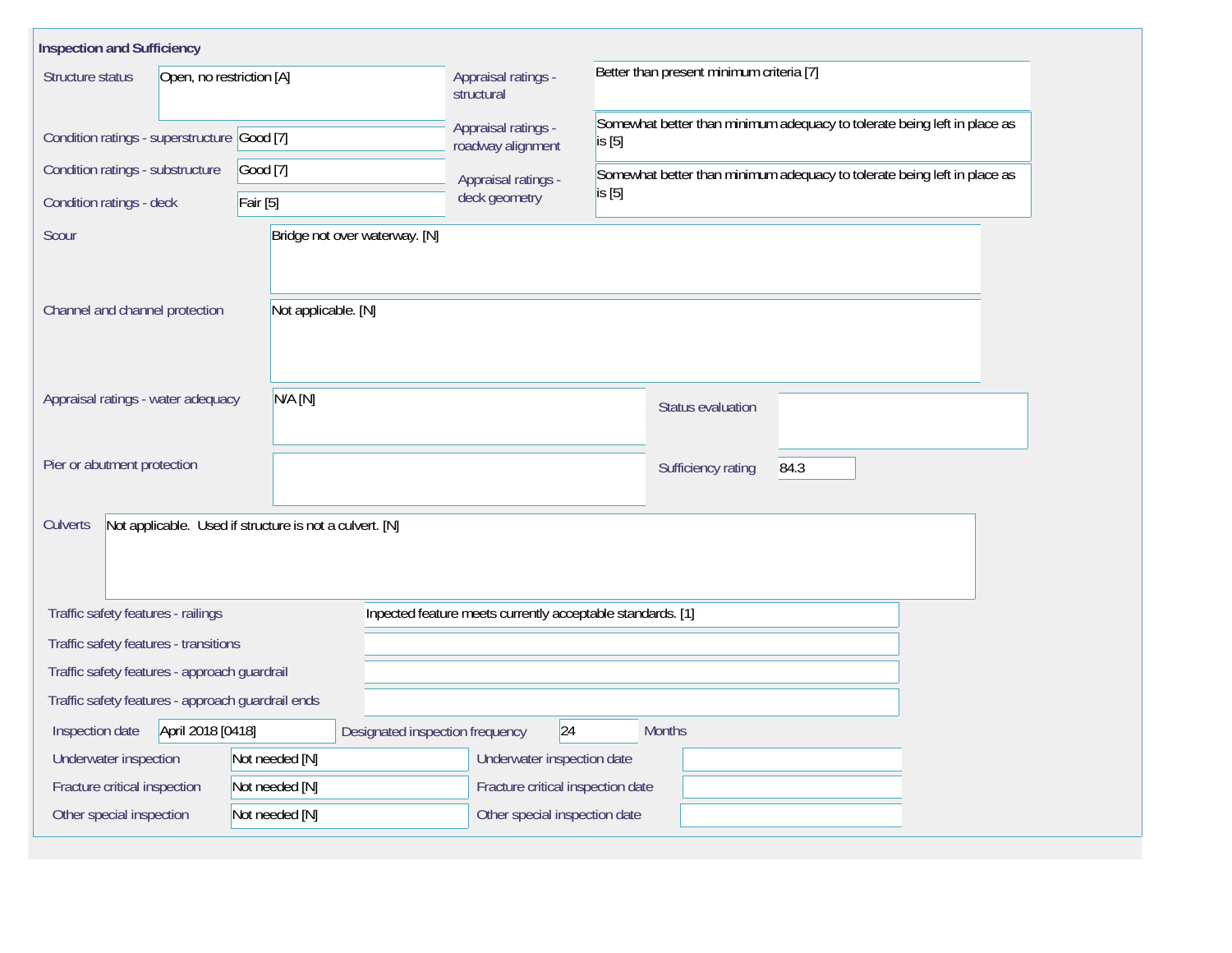## HistoricBridges.org - National Bridge Inventory Data Sheet

## **2019 Inventory**

The National Bridge Inventory contains data submitted by state transportion departments to the Federal Highway Administration in coded format. Form Interface Design: www.historicbridges.org. Data Conversion Assistance By www.bridgehunter.com. None of the involved parties make any guarantee of accuracy.

|                                                                                                          | <b>Basic Information</b>                                                                                                                                                                                                                 |                            |                                                                                                                                                                                                           |                                      |                                   |                          |  |                            |                                |                               | $45-18-59.97 =$           | 084-35-42.55 |
|----------------------------------------------------------------------------------------------------------|------------------------------------------------------------------------------------------------------------------------------------------------------------------------------------------------------------------------------------------|----------------------------|-----------------------------------------------------------------------------------------------------------------------------------------------------------------------------------------------------------|--------------------------------------|-----------------------------------|--------------------------|--|----------------------------|--------------------------------|-------------------------------|---------------------------|--------------|
| Michigan [26]                                                                                            |                                                                                                                                                                                                                                          | Cheboygan County [031]     |                                                                                                                                                                                                           |                                      | 6.2 MI S OF M-68<br>Ellis [25400] |                          |  |                            |                                | 45.316658                     | $= -84.595153$            |              |
| 1528                                                                                                     |                                                                                                                                                                                                                                          | Highway agency district: 2 |                                                                                                                                                                                                           | Owner                                | State Highway Agency [01]         |                          |  | Maintenance responsibility |                                |                               | State Highway Agency [01] |              |
| 1622<br>RONDO RD<br>Route                                                                                |                                                                                                                                                                                                                                          |                            | On free road [3]<br>Toll<br>Features intersected                                                                                                                                                          |                                      | $I-75$ NB                         |                          |  |                            |                                |                               |                           |              |
| Steel [3]<br>Design -<br>Design -<br>approach<br>main<br> 3 <br>Stringer/Multi-beam or girder [02]<br> 0 |                                                                                                                                                                                                                                          | Other [00]                 | Kilometerpoint<br>$246.6$ km = 152.9 mi<br>Year built<br>1962<br>Year reconstructed<br>Skew angle<br>34<br><b>Structure Flared</b><br>Historical significance<br>Bridge is not eligible for the NRHP. [5] |                                      |                                   |                          |  |                            |                                |                               |                           |              |
|                                                                                                          | $66.4 m = 217.9 ft$<br>Length of maximum span $ 22.2 \text{ m} = 72.8 \text{ ft} $<br>Deck width, out-to-out $9.4 \text{ m} = 30.8 \text{ ft}$<br>Bridge roadway width, curb-to-curb $ 7.3 \text{ m} = 24.0 \text{ ft} $<br>Total length |                            |                                                                                                                                                                                                           |                                      |                                   |                          |  |                            |                                |                               |                           |              |
| $8.8 m = 28.9 ft$<br>Inventory Route, Total Horizontal Clearance                                         |                                                                                                                                                                                                                                          |                            |                                                                                                                                                                                                           |                                      | Curb or sidewalk width - left     | $0.7 m = 2.3 ft$         |  |                            | Curb or sidewalk width - right | $0.7 m = 2.3 ft$              |                           |              |
| Concrete Cast-in-Place [1]<br>Deck structure type                                                        |                                                                                                                                                                                                                                          |                            |                                                                                                                                                                                                           |                                      |                                   |                          |  |                            |                                |                               |                           |              |
| Monolithic Concrete (concurrently placed with structural deck) [1]<br>Type of wearing surface            |                                                                                                                                                                                                                                          |                            |                                                                                                                                                                                                           |                                      |                                   |                          |  |                            |                                |                               |                           |              |
| Deck protection                                                                                          |                                                                                                                                                                                                                                          |                            |                                                                                                                                                                                                           |                                      |                                   |                          |  |                            |                                |                               |                           |              |
| Type of membrane/wearing surface                                                                         |                                                                                                                                                                                                                                          |                            |                                                                                                                                                                                                           |                                      |                                   |                          |  |                            |                                |                               |                           |              |
| <b>Weight Limits</b>                                                                                     |                                                                                                                                                                                                                                          |                            |                                                                                                                                                                                                           |                                      |                                   |                          |  |                            |                                |                               |                           |              |
|                                                                                                          | Bypass, detour length                                                                                                                                                                                                                    |                            |                                                                                                                                                                                                           | Method to determine inventory rating |                                   | Allowable Stress(AS) [2] |  |                            | Inventory rating               | 47.3 metric ton = $52.0$ tons |                           |              |
|                                                                                                          | $1.3 \text{ km} = 0.8 \text{ mi}$                                                                                                                                                                                                        |                            |                                                                                                                                                                                                           | Method to determine operating rating |                                   | Allowable Stress(AS) [2] |  |                            | Operating rating               | 70.9 metric ton = $78.0$ tons |                           |              |
|                                                                                                          |                                                                                                                                                                                                                                          | <b>Bridge posting</b>      |                                                                                                                                                                                                           |                                      | Equal to or above legal loads [5] |                          |  |                            | Design Load                    | M 13.5 / H 15 [2]             |                           |              |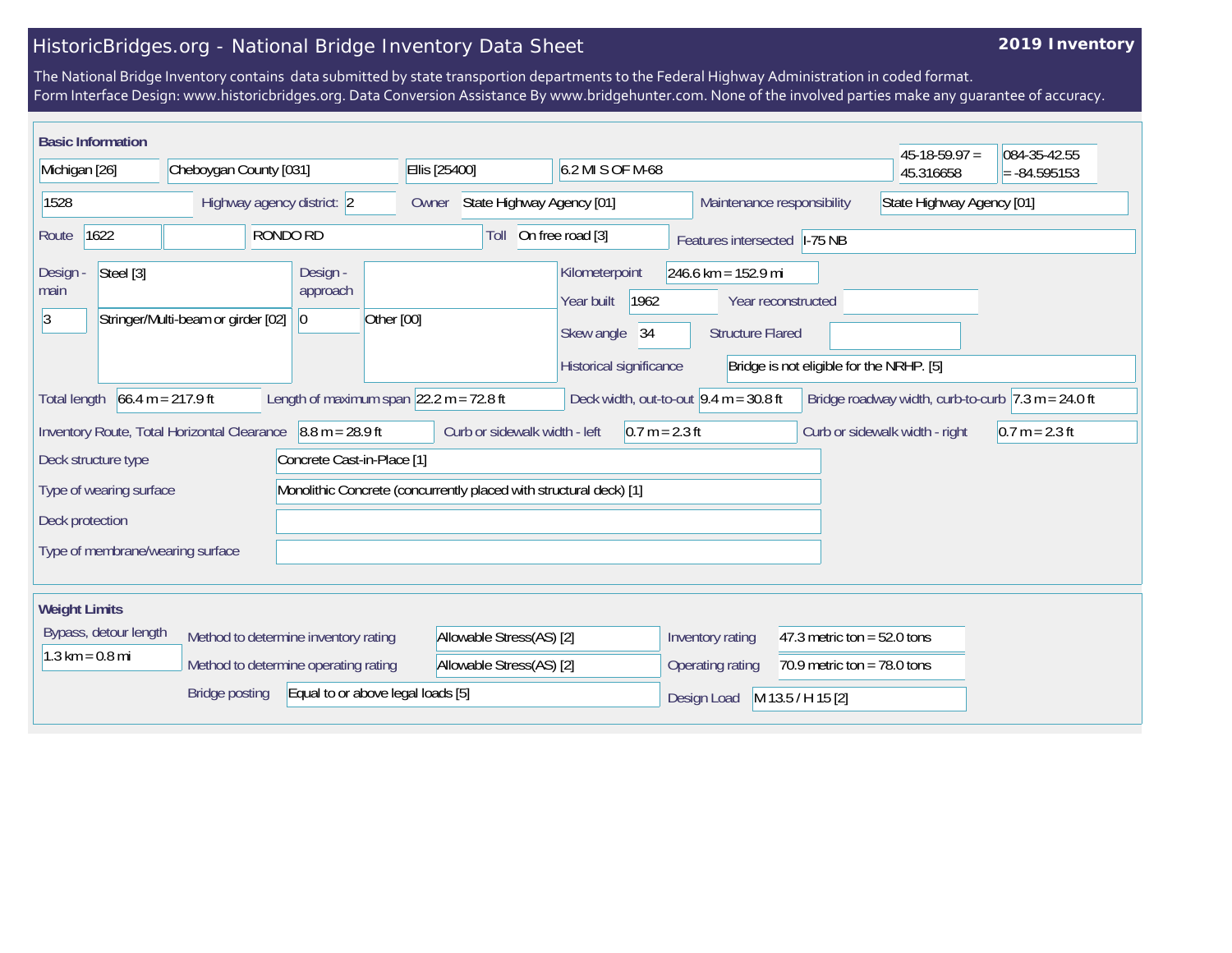| <b>Functional Details</b>                                                                                                             |                                                                                                                |  |  |  |  |  |  |  |  |
|---------------------------------------------------------------------------------------------------------------------------------------|----------------------------------------------------------------------------------------------------------------|--|--|--|--|--|--|--|--|
| 2007<br>230<br>Average daily truck traffi 3<br>Year 1997<br>Future average daily traffic<br>400<br>Average Daily Traffic<br>%<br>Year |                                                                                                                |  |  |  |  |  |  |  |  |
| Road classification<br>Major Collector (Rural) [07]<br>Approach roadway width<br>$10 m = 32.8 ft$<br>Lanes on structure 2             |                                                                                                                |  |  |  |  |  |  |  |  |
| Type of service on bridge Highway [1]                                                                                                 | Bridge median<br>Direction of traffic 2 - way traffic [2]                                                      |  |  |  |  |  |  |  |  |
| Parallel structure designation<br>No parallel structure exists. [N]                                                                   |                                                                                                                |  |  |  |  |  |  |  |  |
| Type of service under bridge                                                                                                          | Highway, with or without ped Lanes under structure 2<br>Navigation control<br>Not applicable, no waterway. [N] |  |  |  |  |  |  |  |  |
| Navigation vertical clearanc<br>$0 = N/A$                                                                                             | Navigation horizontal clearance $ 0 = N/A $                                                                    |  |  |  |  |  |  |  |  |
| Minimum navigation vertical clearance, vertical lift bridge                                                                           | Minimum vertical clearance over bridge roadway<br>$99.99 m = 328.1 ft$                                         |  |  |  |  |  |  |  |  |
| Minimum lateral underclearance reference feature Highway beneath structure [H]                                                        |                                                                                                                |  |  |  |  |  |  |  |  |
| Minimum lateral underclearance on right $2.9$ m = 9.5 ft                                                                              | Minimum lateral underclearance on left $6.9$ m = 22.6 ft                                                       |  |  |  |  |  |  |  |  |
| Minimum Vertical Underclearance 5.05 m = 16.6 ft                                                                                      | Minimum vertical underclearance reference feature Highway beneath structure [H]                                |  |  |  |  |  |  |  |  |
| Appraisal ratings - underclearances Basically intolerable requiring high priority of corrrective action [3]                           |                                                                                                                |  |  |  |  |  |  |  |  |
|                                                                                                                                       |                                                                                                                |  |  |  |  |  |  |  |  |
| <b>Repair and Replacement Plans</b>                                                                                                   |                                                                                                                |  |  |  |  |  |  |  |  |
| Type of work to be performed                                                                                                          | Work done by                                                                                                   |  |  |  |  |  |  |  |  |
|                                                                                                                                       | Bridge improvement cost<br>Roadway improvement cost                                                            |  |  |  |  |  |  |  |  |
|                                                                                                                                       | Length of structure improvement<br>Total project cost                                                          |  |  |  |  |  |  |  |  |
|                                                                                                                                       | Year of improvement cost estimate                                                                              |  |  |  |  |  |  |  |  |
|                                                                                                                                       | Border bridge - state<br>Border bridge - percent responsibility of other state                                 |  |  |  |  |  |  |  |  |
|                                                                                                                                       | Border bridge - structure number                                                                               |  |  |  |  |  |  |  |  |